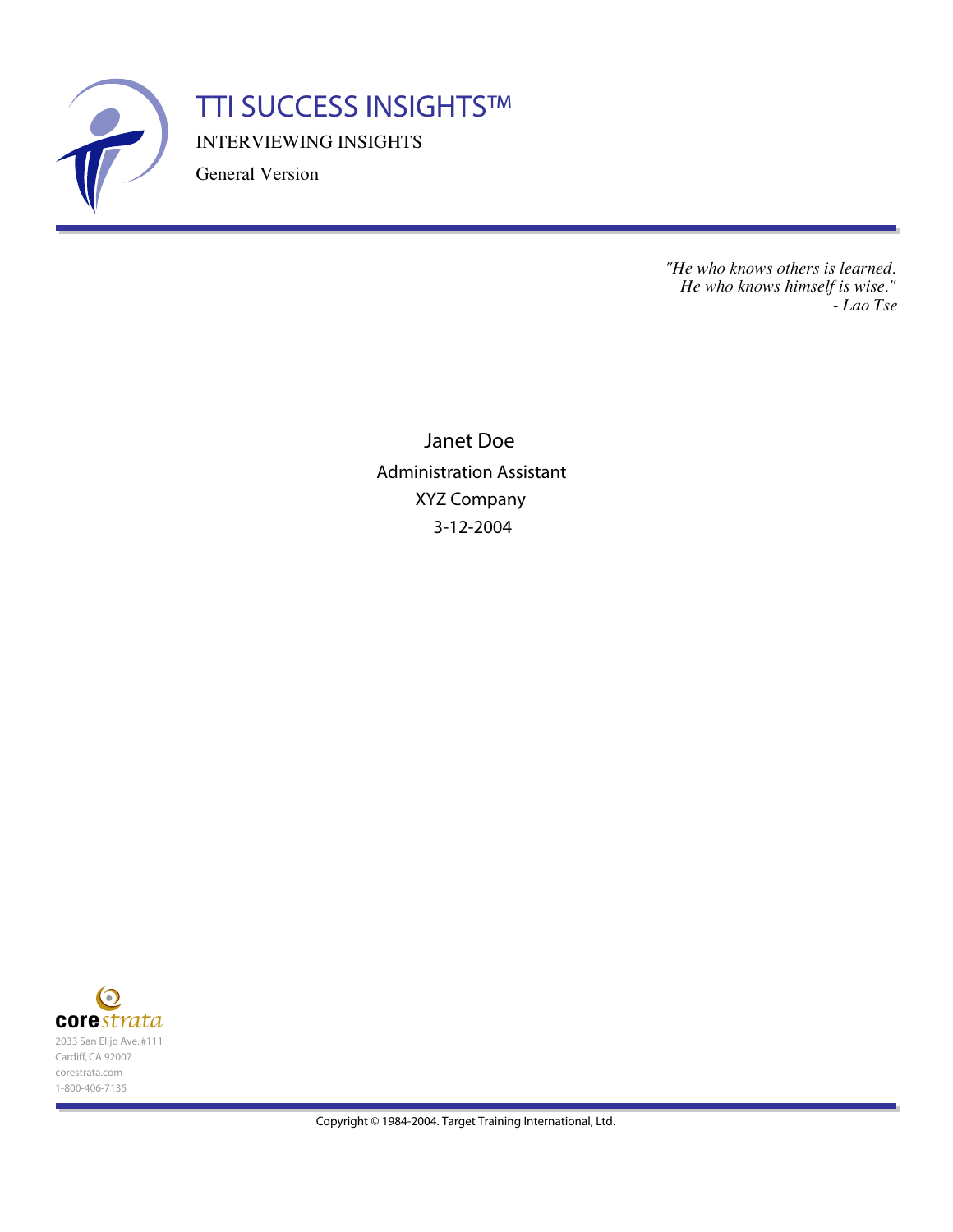

Behavioral research suggests that the most effective people are those who understand themselves, both their strengths and weaknesses, so they can develop strategies to meet the demands of their environment.

This report analyzes behavioral style, that is, a person's manner of doing things. Is the report 100% true? Yes, no and maybe. We are only measuring behavior. We only report statements which are true or areas of behavior in which tendencies are shown. This valuable information will enable you to thoroughly prepare and conduct the selection/interview process by providing you with a deeper understanding and knowledge of how the candidate can best fit the position you have to offer.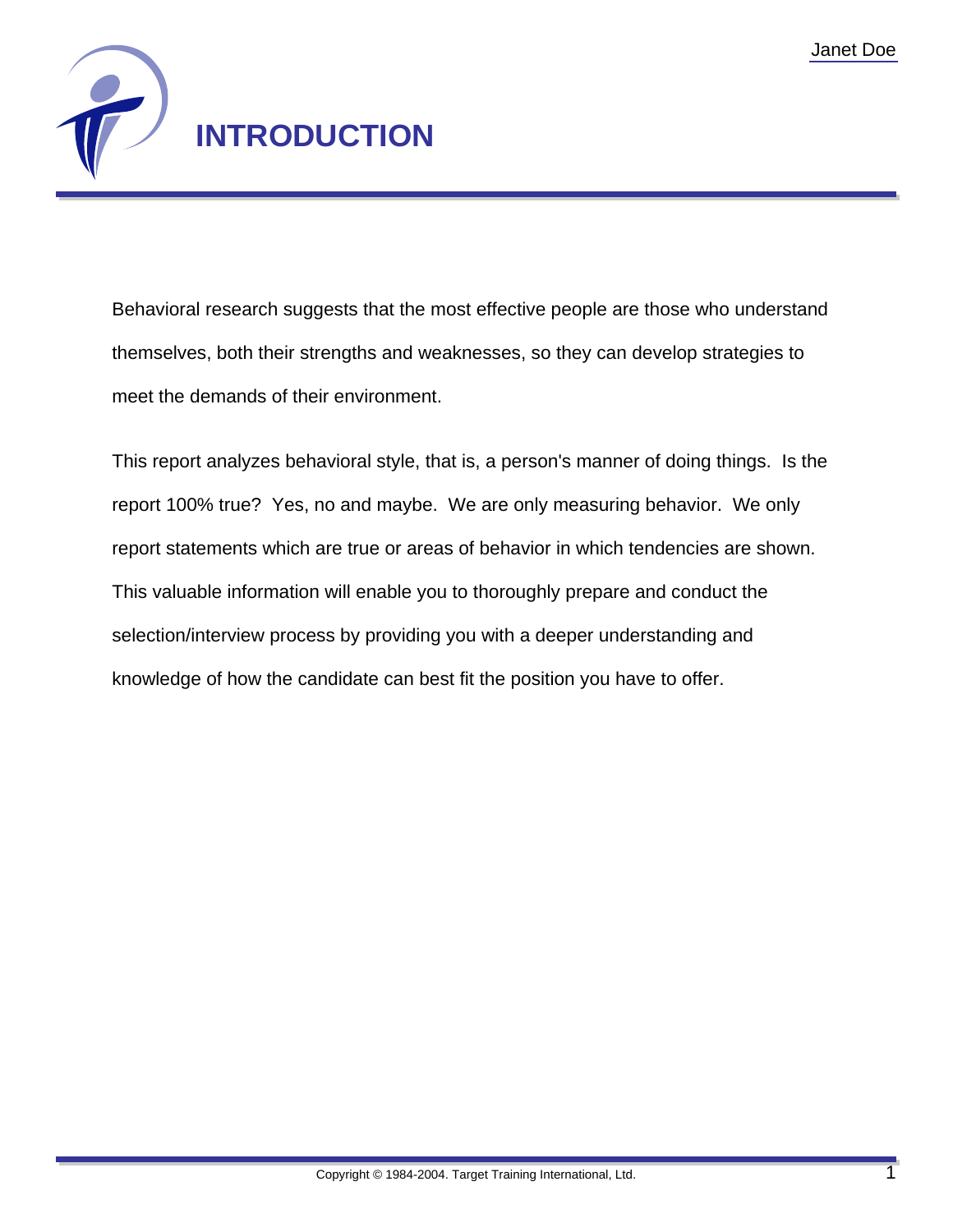

Based on Janet's responses, the report has selected general statements to provide a broad understanding of her work style. These statements identify the basic natural behavior that she brings to the job. That is, if left on her own, these statements identify HOW SHE WOULD CHOOSE TO DO THE JOB. Use the general characteristics to gain a better understanding of Janet's natural behavior.

Janet is alert and sensitive to her errors and mistakes. She constantly seeks to avoid errors in her work. While she may not be a perfectionist with all things, she has certain activities that will always be done with the same high standards in mind. She doesn't appreciate a dirty or messy work station, since she equates dirt and disorganization with lower quality work. She keeps her equipment in good working order and likes others who also use the equipment to share the same concern. Janet is task-oriented; however, she can still maintain good working relationships with others as long as they share her concern for excellence. She would rather be cautious than brash, conventional than bold. She is able to focus on projects with a vision that often results in penetrating insights. She resists change if she feels the change will lower the quality of her work. If change is inevitable, she may need reassurances that her standards will continue to be met. Some people see her as being fussy and meticulous. She takes much pride in precise and accurate work, but others may not always understand her attention to details. She may be overly sensitive to criticism of her work. If you do comment on her work you had better be right, since she may not take criticism lightly.

Janet sees herself as factual, and "down-to-earth." She is more than casually interested in "theory." When confronted with a problem she will look for a method, a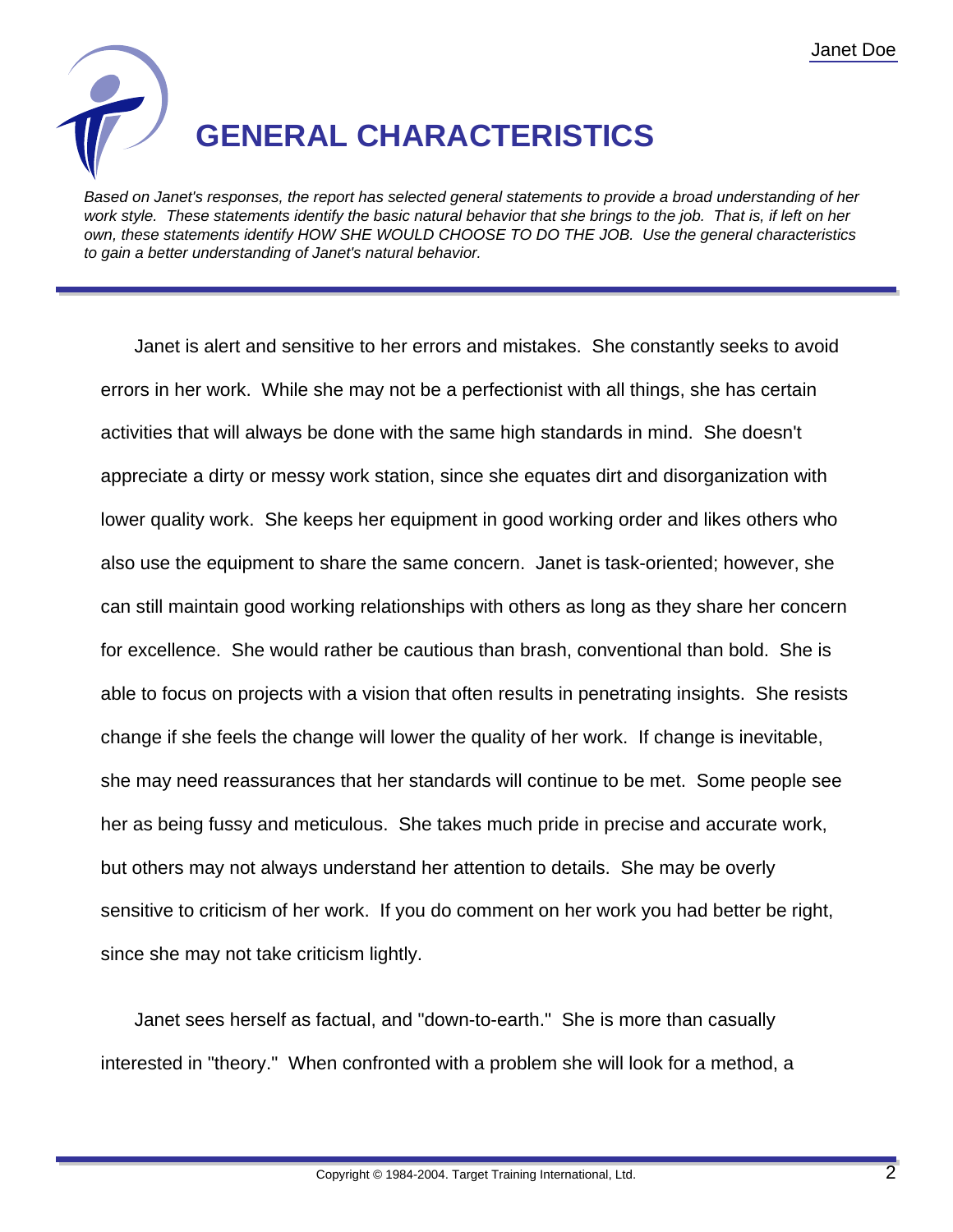

## **GENERAL CHARACTERISTICS**

formula, a procedure or a system to solve it. She can be seen as a thinker whose intuitive talents can bring divergent ideas to the forefront. She is skilled at observing and collecting data on different subjects. If she has a real passion for a given subject, she will read and listen to all the available information on the subject. She tends to base decisions on the quality of work--not on efficiency. Janet takes pride in her competence or her ability to understand all the facts of a situation. She is good at concentrating on data while looking for the best method of solving the problem. She is the type of person who will accept challenges, and accept them seriously. She usually judges others by the quality of their work. She may find it difficult to recognize others' strengths, if their work does not meet her high standards. She is good at analyzing situations that can be felt, touched, seen, heard, personally observed or experienced. Her motto is, "facts are facts."

Janet can be outgoing at times. Basically introverted, she will engage in social conversation when the occasion warrants. She enjoys analyzing the motives of others. This allows her to develop her intuitive skills. She likes to ask questions to clarify the communications. She gathers data in order to be certain she is correct in her work, communications or decision making. People may often see Janet as formal and reserved. She may be assessing the situation before "letting her guard down" and may do so only when she feels comfortable with the circumstances. Whenever possible, Janet avoids face-to-face conflict. When Janet is deeply involved in thinking through a project, she may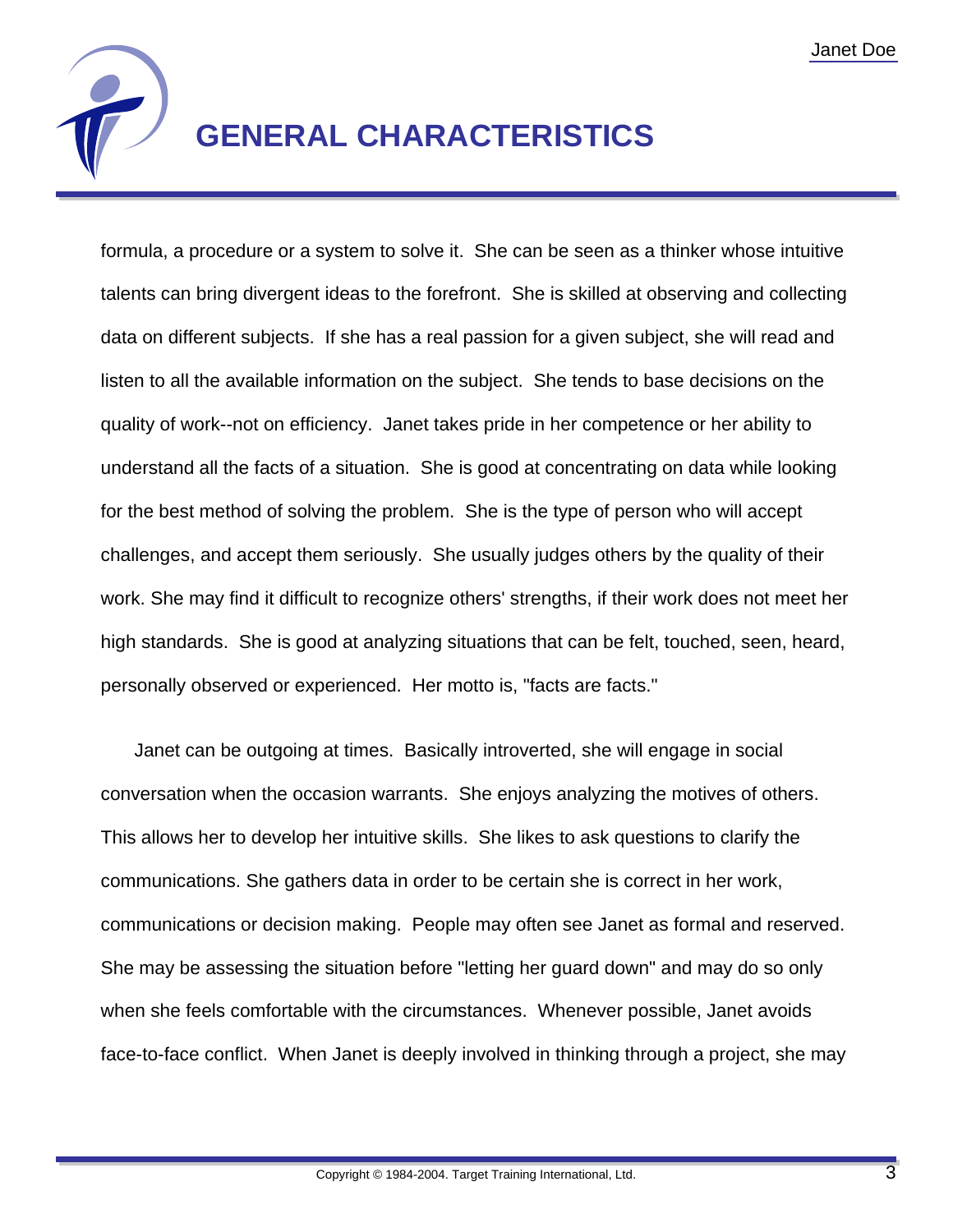

appear to be cool and distant. She is patient and persistent in her approach to achieving goals. She responds to challenges in a cooperative manner and wants the "team" to win without the need of a perceived "shining star." She has a low trust level with strangers. This becomes apparent when she asks specific and perhaps blunt questions.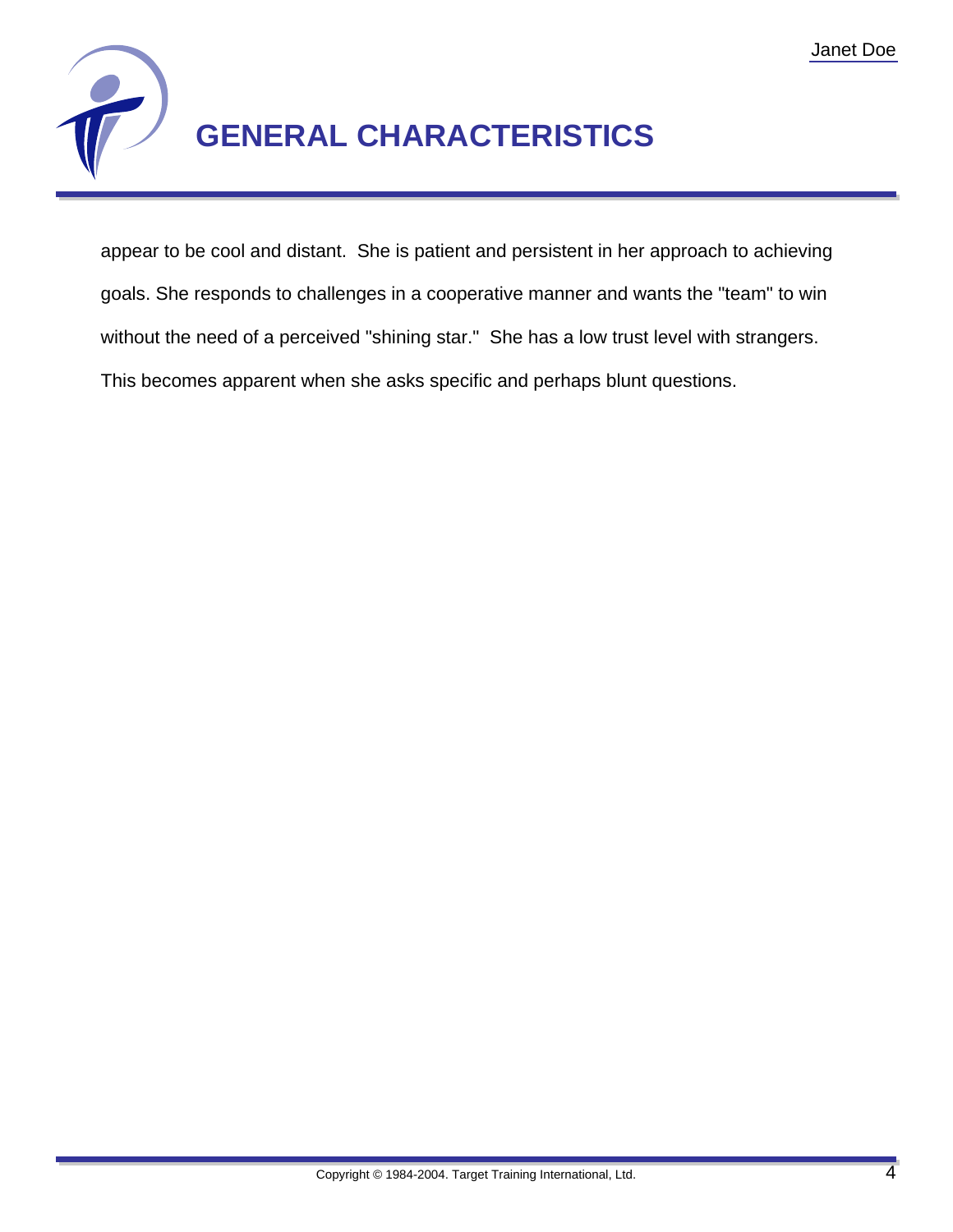

This section identifies the ideal work environment based on Janet's basic style. People with limited flexibility will find themselves uncomfortable working in any job not described in this section. People with flexibility use intelligence to modify their behavior and can be comfortable in many environments. Use this section to identify specific duties and responsibilities that Janet enjoys and also those that create frustration.

- **Close relationship with a small group of associates.**
- **An environment where she can use her intuitive thinking skills.**
- $\blacksquare$  Familiar work environment with a predictable pattern.
- **Little conflict between people.**
- **P** Prefers technical work, specializing in one area.
- An environment dictated by logic rather than emotion.
- Needs personal attention from her manager and compliments for each assignment well done.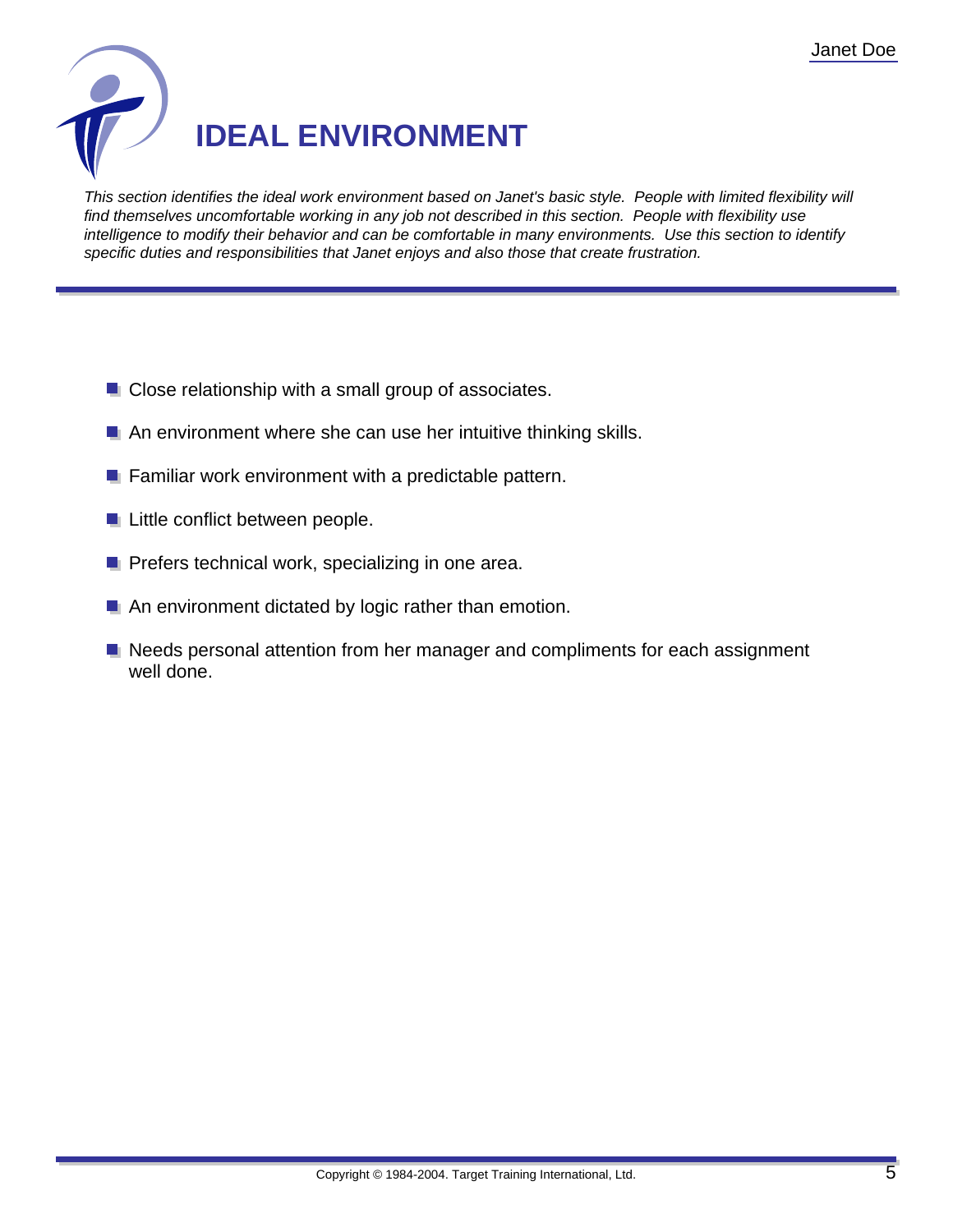

This section of the report identifies the specific talents and behavior Janet brings to the job. By looking at these statements, one can identify her role in the organization. The organization can then develop a system to capitalize on her particular value and make her an integral part of the team.

- **Norks for a leader and a cause.**
- **Defines, clarifies, gets information, criticizes and tests.**
- Good listener.
- **Consistent and steady.**
- **Always concerned about quality work.**
- **Comprehensive in problem solving.**
- **P** Proficient and skilled in her technical specialty.
- **Patient and empathetic.**
- **Objective--"The anchor of reality."**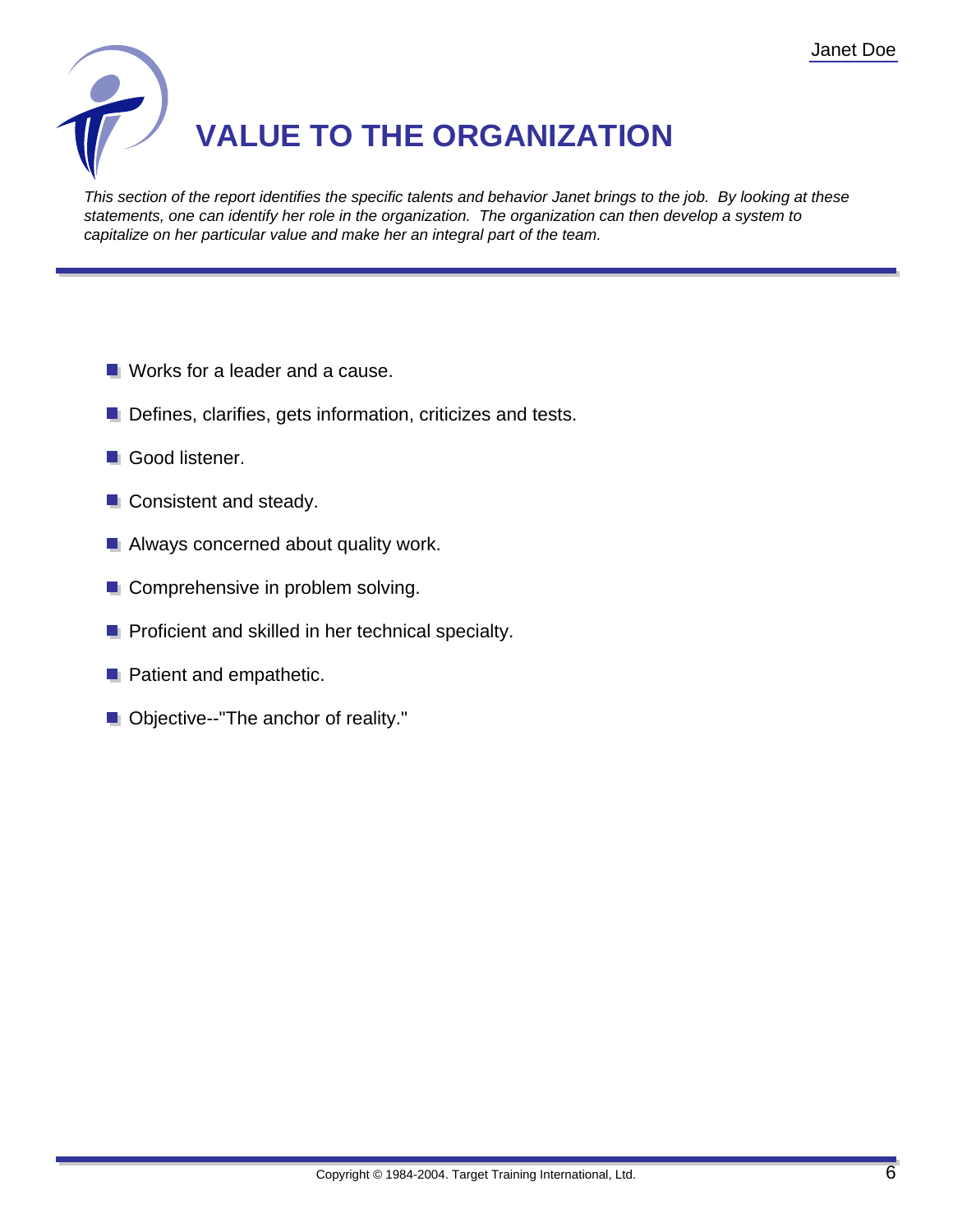

- 1. Describe your career goals:
- 2. How do you plan to achieve these goals?
- 3. What factor do you feel may hinder your success?
- 4. What do you expect from your manager?
- 5. How do you determine your priorities?
- 6. What are your most significant accomplishments?
- 7. How do you deal with people you don't like?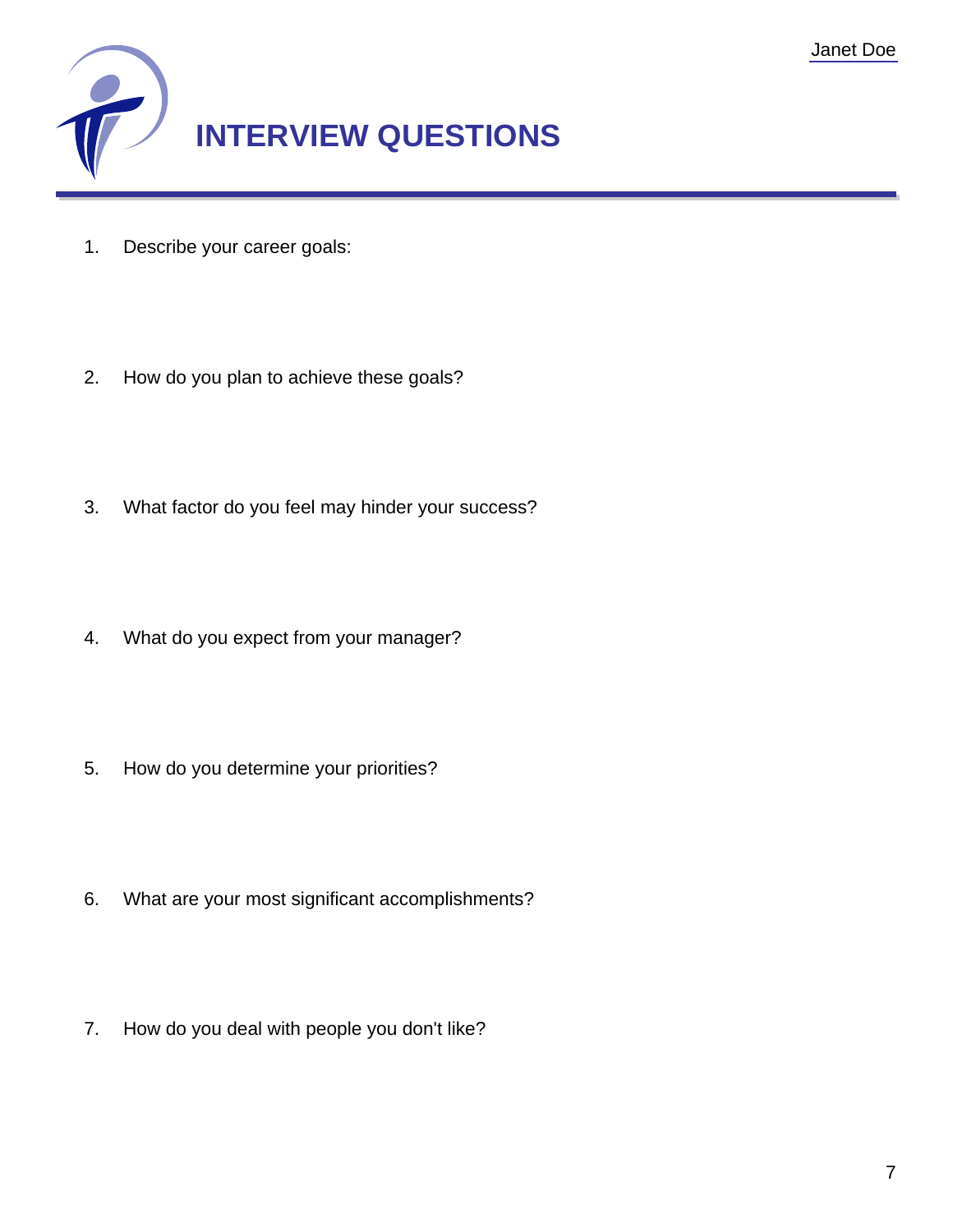



Norm 2003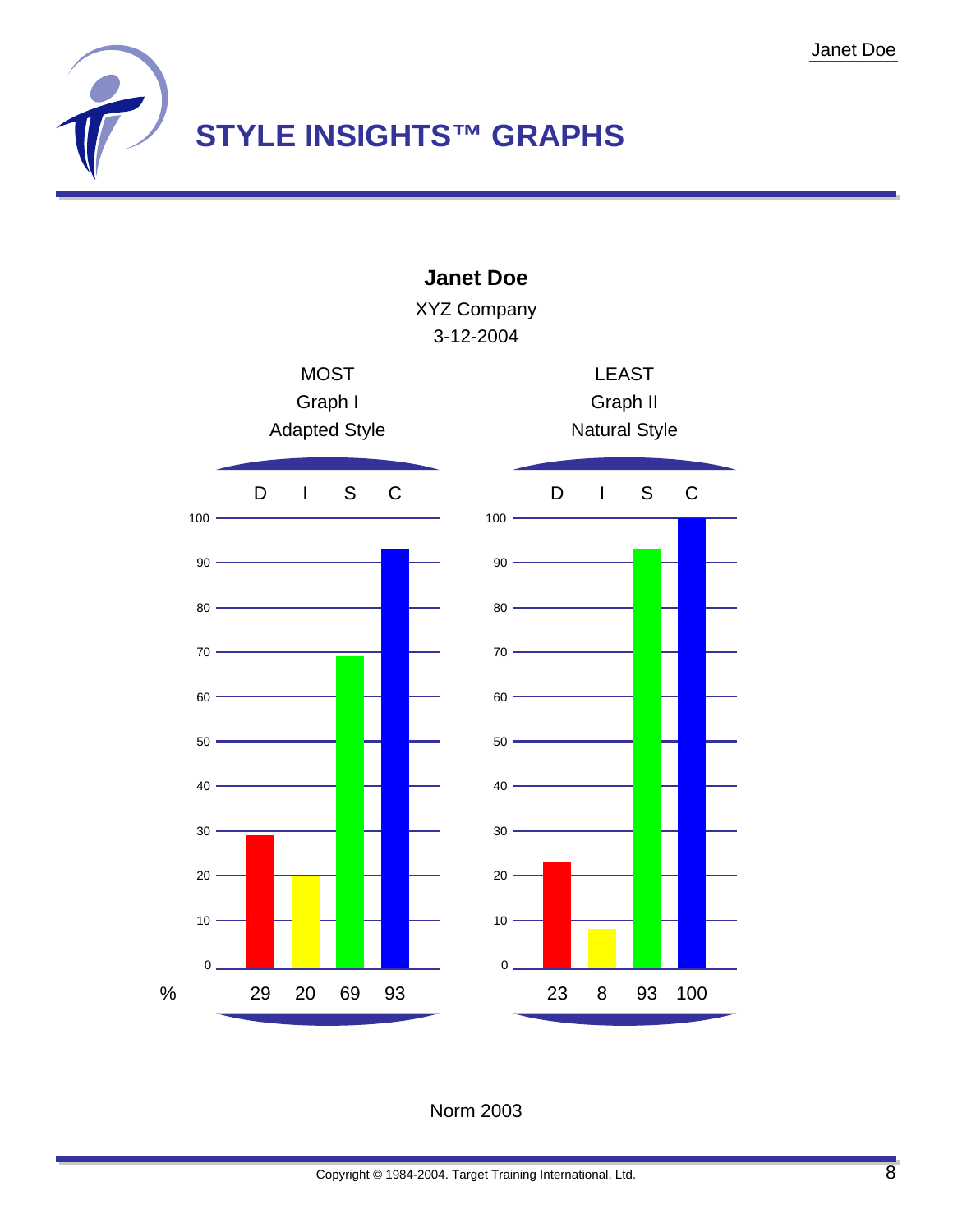

The Success Insights® Wheel is a powerful tool popularized in Europe. In addition to the text you have received about your behavioral style, the Wheel adds a visual representation that allows you to:

- $\blacksquare$  View your natural behavioral style (circle).
- **U** View your adapted behavioral style (star).
- $\blacksquare$  Note the degree you are adapting your behavior.
- If you filled out the Work Environment Analysis, view the relationship of your behavior to your job.

Notice on the next page that your Natural style (circle) and your Adapted style (star) are plotted on the Wheel. If they are plotted in different boxes, then you are adapting your behavior. The further the two plotting points are from each other, the more you are adapting your behavior.

If you are part of a group or team who also took the behavioral assessment, it would be advantageous to get together, using each person's Wheel, and make a master Wheel that contains each person's Natural and Adapted style. This allows you to quickly see where conflict can occur. You will also be able to identify where communication, understanding and appreciation can be increased.